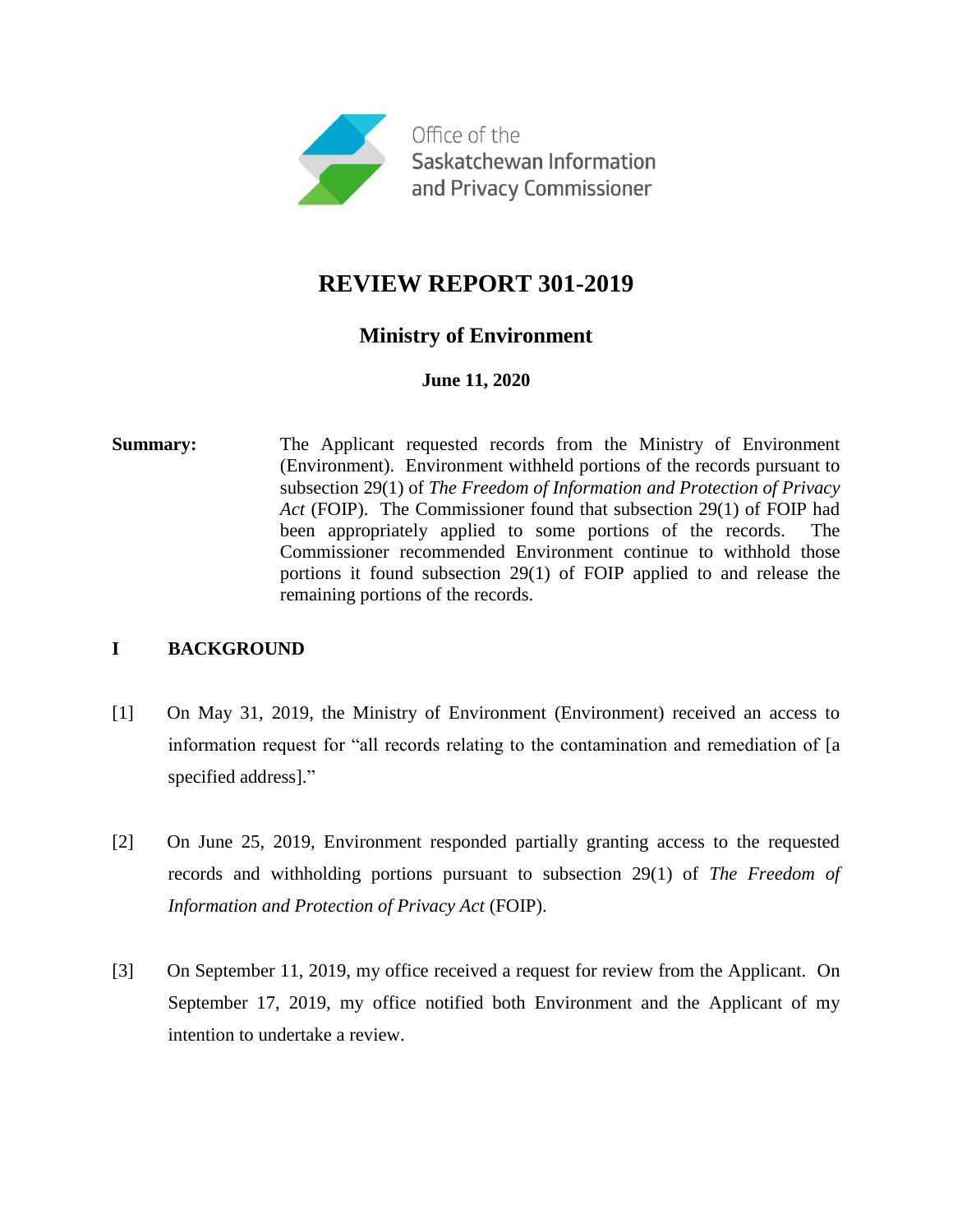## **II RECORDS AT ISSUE**

[4] Environment provided my office with six responsive records; however, the sixth record did not appear to contain any redactions. In an email dated May 26, 2020, Environment confirmed to my office that this record was released in full to the Applicant. As such, my review will only consider the five records that were partially withheld pursuant to subsection 29(1) of FOIP, as follows:

| <b>Record</b><br><b>Number</b> | <b>Total</b><br>Number of<br><b>Pages</b> | <b>Record Description</b>                                                                                                                             | <b>Page Numbers with</b><br><b>Portions Redacted</b>                                                                                                                                                           |
|--------------------------------|-------------------------------------------|-------------------------------------------------------------------------------------------------------------------------------------------------------|----------------------------------------------------------------------------------------------------------------------------------------------------------------------------------------------------------------|
| $\mathbf{1}$                   | 13                                        | <b>Facility Decommissioning</b><br><b>Notification Letters</b>                                                                                        | 2, 4, 9                                                                                                                                                                                                        |
| $\overline{2}$                 | 13                                        | Lab Analysis Report                                                                                                                                   | 1, 5, 7, 8, 12                                                                                                                                                                                                 |
| 3                              | 230                                       | Supplemental Off-Site Phase<br><b>II Environmental Site</b><br>Assessment                                                                             | 2, 75, 81, 84, 85, 86, 99,<br>112, 113, 114, 117, 121,<br>122, 127, 145, 146, 147,<br>148, 153, 154, 157, 178,<br>179, 180, 189, 193, 194,<br>197, 199, 200, 205, 206,<br>210, 211, 217, 218, 219,<br>224, 230 |
| $\overline{4}$                 | 12                                        | Site Management Plan<br><b>Letters</b>                                                                                                                | 1, 5                                                                                                                                                                                                           |
| 5                              | 34                                        | Correspondence related to<br>the approval to Approval to<br>Decommission a Hazardous<br>Substance and/or Waste<br>Dangerous Goods Storage<br>Facility | 1, 4, 5, 6, 7, 8, 10, 11, 13,<br>15, 17, 25                                                                                                                                                                    |

### **III DISCUSSION OF THE ISSUES**

#### **1. Do I have jurisdiction to conduct this review?**

[5] Environment qualifies as a government institution pursuant to subsection 2(1)(d)(i) of FOIP. Therefore, I have jurisdiction to conduct this review.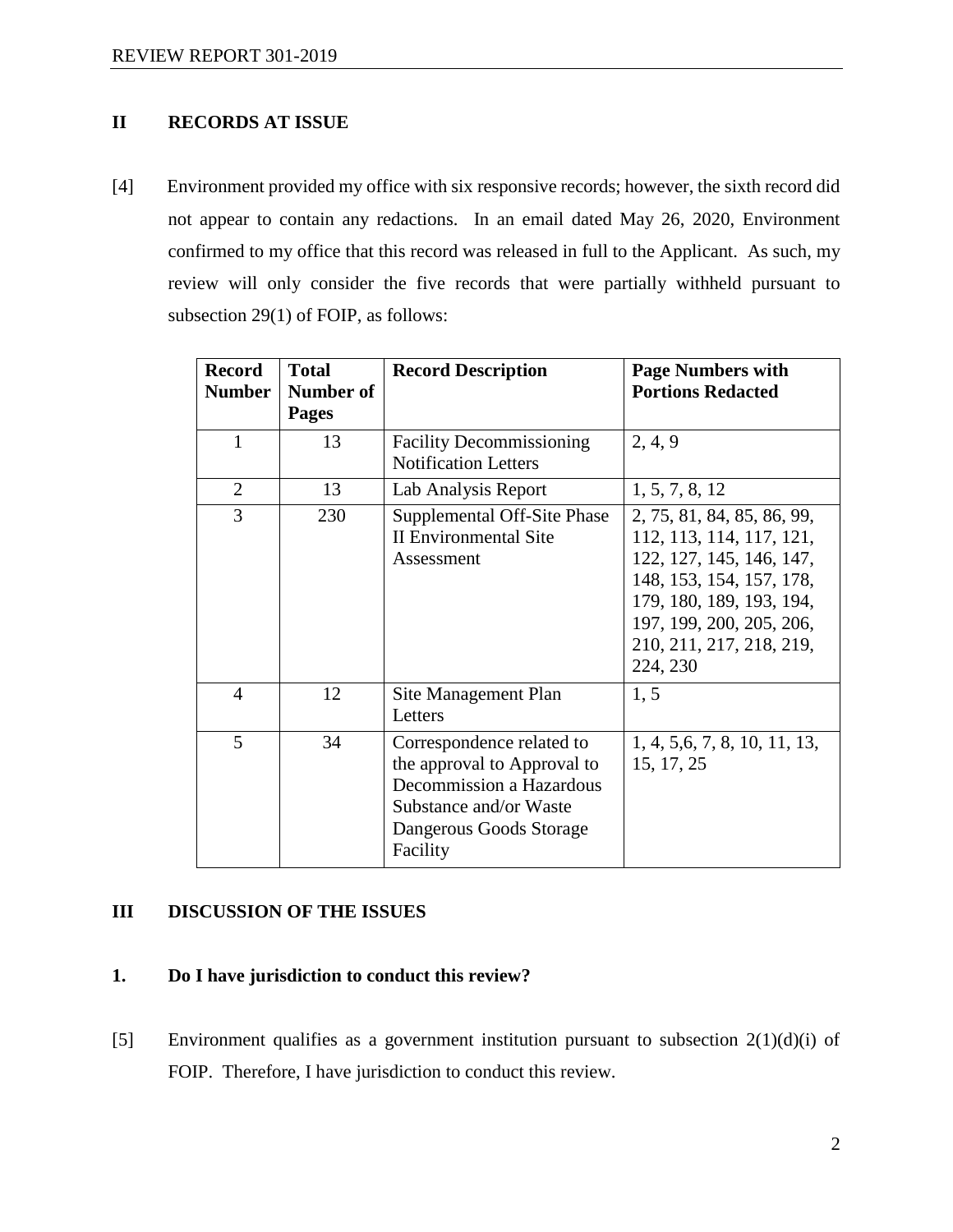# **2. Did Environment properly apply subsection 29(1) of FOIP to the withheld portions of the records?**

- [6] The redacted information in the record at issue can be categorized as follows:
	- Names, initials, positions and contact information of individuals,
	- Pronoun used to refer to one individual,
	- Signatures of individuals,
	- Closing greeting and notation of attachments to the correspondence,
	- Professional seals/Professional stamps, and
	- Calendar information that appears to have been recorded in error and crossed out.
- [7] Subsection 29(1) of FOIP provides:

**29**(1) No government institution shall disclose personal information in its possession or under its control without the consent, given in the prescribed manner, of the individual to whom the information relates except in accordance with this section or section 30.

[8] In order to rely on subsection 29(1) of FOIP, the information in question must first be found to constitute personal information under FOIP. Subsection 24(1) of FOIP provides an enumerated list of examples of what is considered personal information under FOIP as follows:

> **24**(1) Subject to subsections (1.1) and (2), **"personal information"** means personal information about an identifiable individual that is recorded in any form, and includes:

(a) information that relates to the race, creed, religion, colour, sex, sexual orientation, family status or marital status, disability, age, nationality, ancestry or place of origin of the individual;

(b) information that relates to the education or the criminal or employment history of the individual or information relating to financial transactions in which the individual has been involved;

## (c) **Repealed.**

(d) any identifying number, symbol or other particular assigned to the individual, other than the individual's health services number as defined in *The Health Information Protection Act*;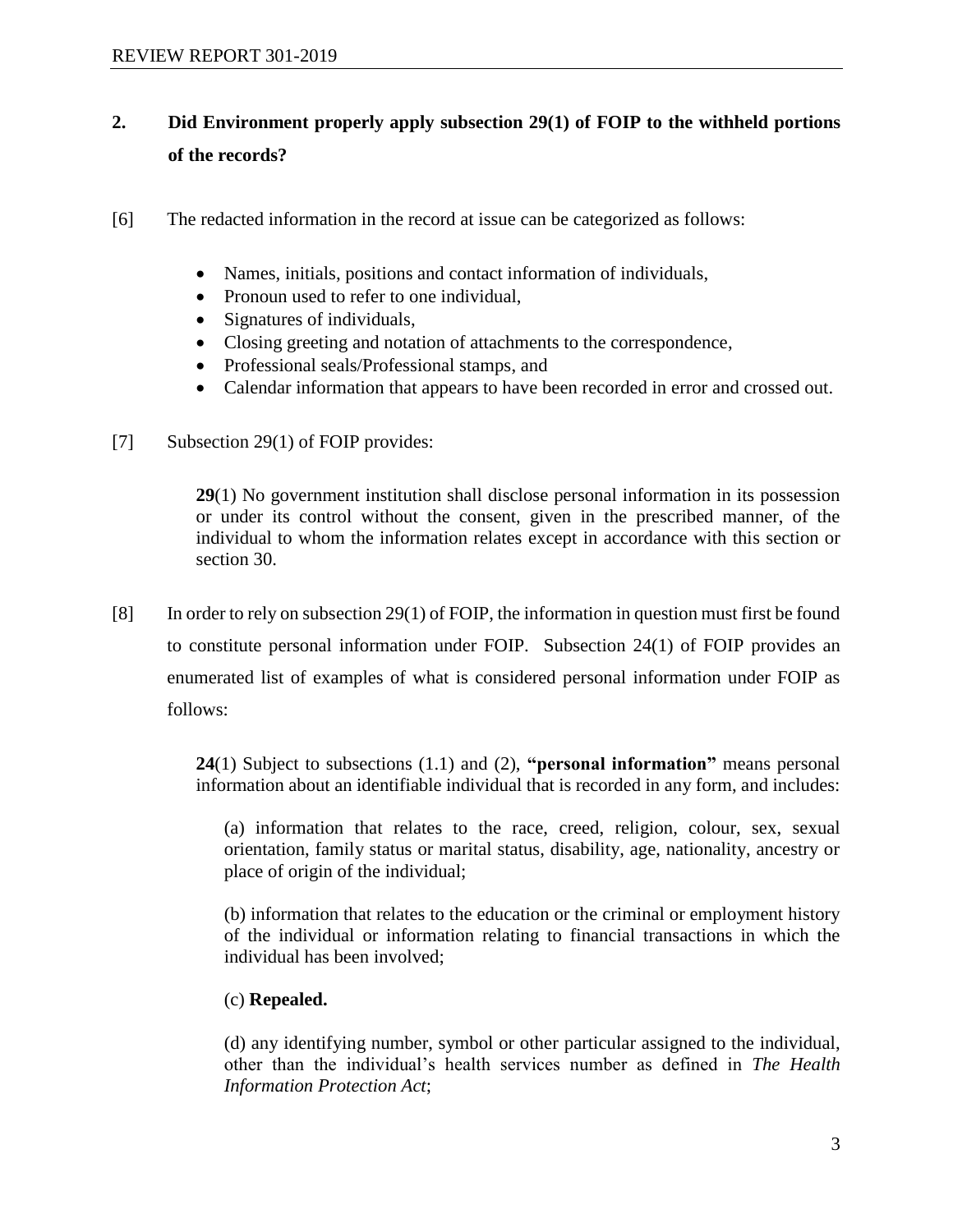(e) the home or business address, home or business telephone number or fingerprints of the individual;

(f) the personal opinions or views of the individual except where they are about another individual;

(g) correspondence sent to a government institution by the individual that is implicitly or explicitly of a private or confidential nature, and replies to the correspondence that would reveal the content of the original correspondence, except where the correspondence contains the views or opinions of the individual with respect to another individual:

(h) the views or opinions of another individual with respect to the individual;

(i) information that was obtained on a tax return or gathered for the purpose of collecting a tax;

(j) information that describes an individual's finances, assets, liabilities, net worth, bank balance, financial history or activities or credit worthiness; or

(k) the name of the individual where:

(i) it appears with other personal information that relates to the individual; or

(ii) the disclosure of the name itself would reveal personal information about the individual.

- [9] As noted above, the list at subsection  $24(1)$  of FOIP is a list of examples. It is not meant to be exhaustive. There may be other information that qualifies as personal information, if two elements exist:
	- 1. Is there an identifiable individual? and
	- 2. Is the information personal in nature?
- [10] Environment's submission provided that, "the ministry has applied subsection 29(1) of FOIP to personal information as defined in subsection 24(1). The employees are not employees of a government institution and therefore deserve the personal information protection offered by subsection 29(1). The application of 29(1) of FOIP to business card information is supported by [*Hande v University of Saskatchewan*, QBG 1222 of 2018]." Environment's submission also quoted the following paragraph from this Saskatchewan Court of Queen's Bench decision: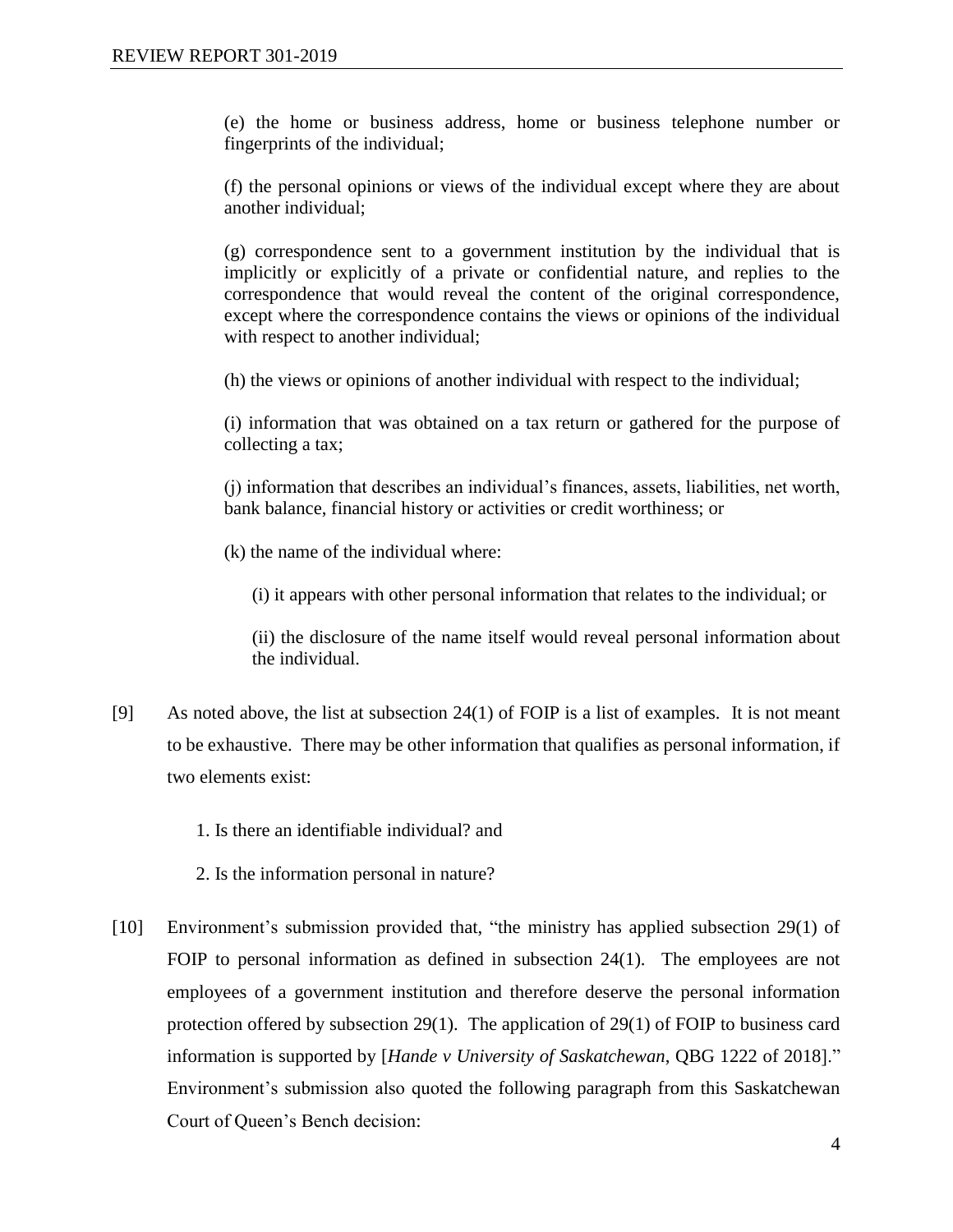[31] It appears that the Commissioner reduced the term "personal information protection" to exclude personal information protection for any employee, whether they work for the local authority or any other company or organization. The legislation, however, does not isolate professional protection from personal protection. Simply because the participants identified their work association or profession does not negate the personal information protection. It does not follow that mere participation at a university event waives personal information protection. The protection offered by s. 23(l)(f) does not suggest such a limitation. The entire purpose of the symposium was an opportunity to share individual perspectives, offer opinions and views with respect to organizations, such as the Right to Know, and to facilitate discussion.

*Names, initials, positions and contact information of individuals Pronoun used to refer to one individual Signatures of individuals*

- [11] Most of the redacted portions of records appears to be business card information, including names, signatures and business contact information of individuals acting in work capacity that are not employees of the Government of Saskatchewan. There are also instances, where an individual's position is recorded and at the end of letters are initials of those that were likely tasked with editing the correspondence. In one of the emails, it appears one of the individuals acting in work-capacity is referred to by another individual that was acting in a work capacity by name, and then in any other references to the individual used a pronoun, rather than referencing them by name again.
- [12] My office asked Environment to clarify if some of the instances where names of individuals appeared, if they were acting in a work-related capacity or in a personal capacity. In an email dated May 27, 2020, Environment responded stating:

Please refer to the submission letter where our process is clearly outlined that the ministry has withheld the personal information as defined in subsections  $24(1)(1.1)$  and (2) of FOIP, which state, "personal information" means personal information about an identifiable individual that is recorded in any form.

I don't know nor can confirm that the personal or work related capacity of any of the individuals, however it is apparent that they are not employees of a government institution as defined in FOIP, therefore redactions have been applied.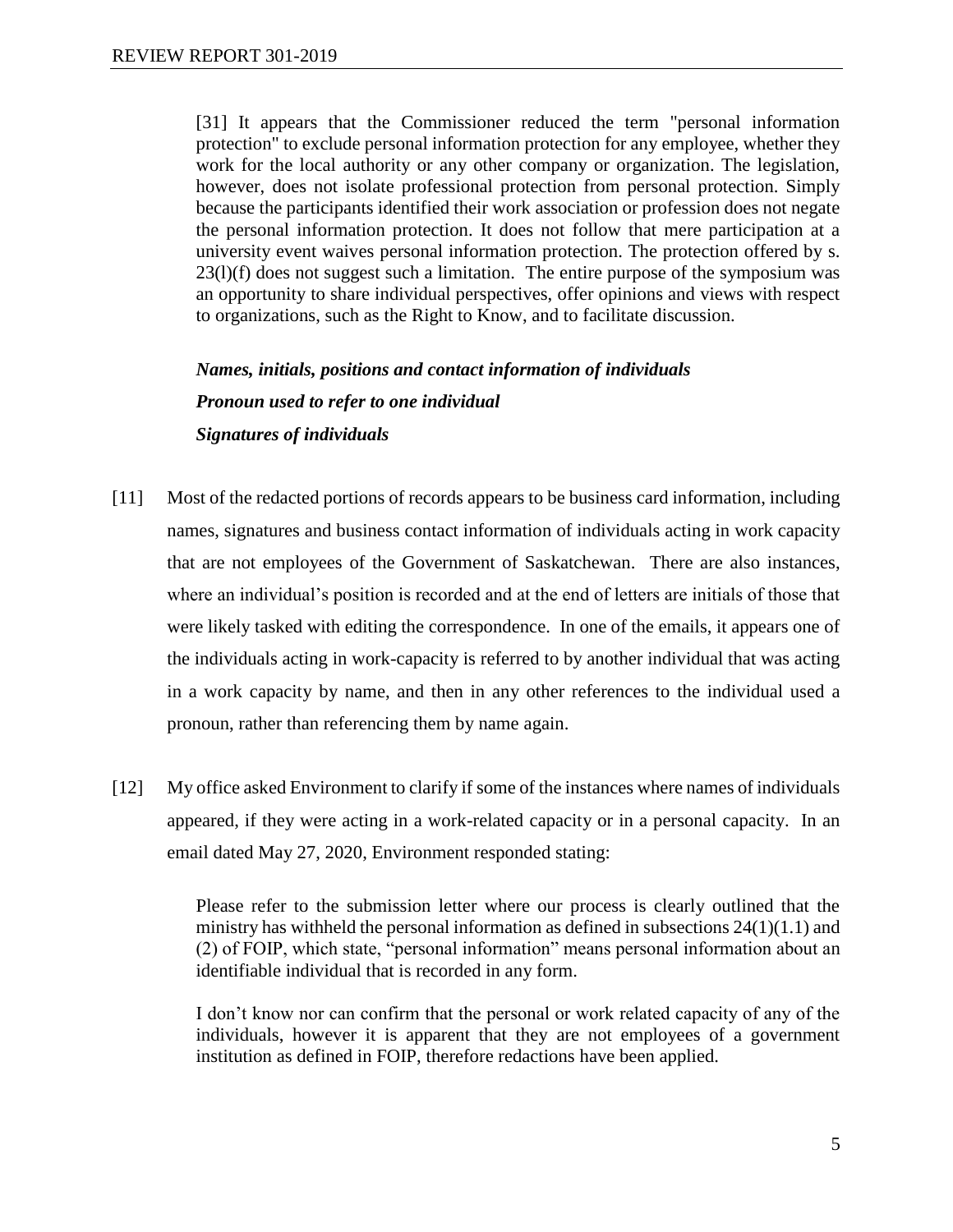[13] In Review Report 186-2019, my office found that business card information would not be considered personal information, as follows:

> [25] …the Ministry has also applied subsection 29(1) of FOIP to cellular telephone numbers of a third party business employee. In its submission, the Ministry indicated that the cellular telephone number was withheld because if released it would disclose personal information of an identifiable individual as the number is not publicly available.

> [26] Business card information is the type of information found on a business card (name, job title, work address, work phone numbers and work email address). This type of information is generally not personal in nature and therefore would not be considered personal information. Further, in Review Report 149-2019, 191-209 [sic], I noted that business card information does not qualify as personal information when found with work product. Work product is information generated by or otherwise associated with an individual in the normal course of performing his or her professional or employment responsibilities, whether in a public or private setting. Work product is also not considered personal information.

…

[28] In Review Report F-2010-001, Review Report F-2012-006 and Review Report LA-2013-002, my office noted that section 4.01 the Personal Information Protection and Electronic Documents Act (PIPEDA), which applies to every organization that collects, uses or discloses personal information in the course of "commercial activities", carves out business contact information from the type of personal information that requires protection.

[29] Subsection 2.1 of PIPEDA defines "business contact information" as, "information that is used for the purpose of communicating or facilitating communication with an individual in relation to their employment, business or profession such as the individual's name, position name or title, work address, work telephone number, work fax number or work electronic address." This supports the conclusion that business card information is not meant to be personal information for the purposes of subsection 24(1) of FOIP when it appears in work product.

[30] The cellular telephone number, therefore, constitutes business card information and does not qualify as personal information in this instance. I recommend that the Ministry release it to the Applicant.

[14] In Review Report 149-2019, 191-2019, my office provided the following regarding the application of subsection 29(1) of FOIP to signatures:

> [85] SaskTel severed signatures or written initials of individuals from 11 pages of the records. The initials and signatures include employees of SaskTel, the City of Regina and a third party business.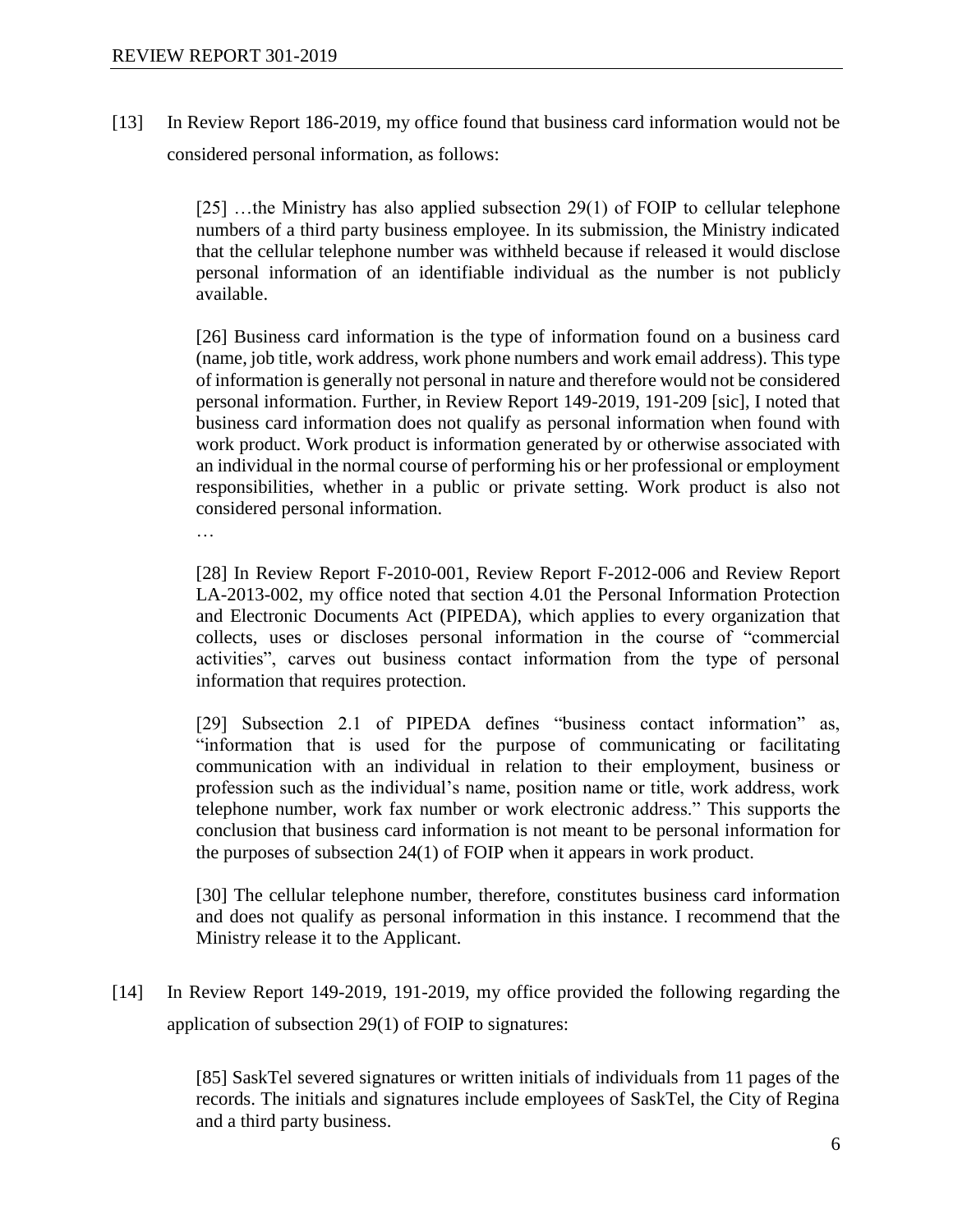[86] In order for subsection 29(1) of FOIP to apply, the information in the record must first qualify as "personal information" as defined by subsection 24(1) of FOIP; however, it is not an exhaustive list.

[87] In the past, I have defined work product as information generated by or otherwise associated with an individual in the normal course of performing his or her professional or employment responsibilities, whether in a public or private setting. Work product is not considered personal information. Further, my office has found that business card information is not personal in nature and would not qualify as personal information. Finally, in the past, my office has determined that signatures do not constitute personal information when made in a work-related capacity. However, a signature may be personal in nature outside of a professional context. In this case, all of the records were created in a professional context and constitute work product.

[88] Past decisions have not only found that work product of employees of public bodies should be released, my office's decisions have also found that work product of employees of private organizations do not qualify as personal information.

[89] The signatures in question do not qualify as personal information. I find that subsection 29(1) of FOIP does not apply to the portions of the record in question...

- [15] The majority of the redactions in the responsive records is information that would qualify as business card information of individuals acting in a work-related capacity. Therefore, it would not reveal any information that is considered personal in nature and would not qualify as personal information. As such, subsection 29(1) of FOIP would not apply.
- [16] As noted earlier, my office asked Environment to clarify if some redactions in the record were referencing individuals in a personal or work-related capacity. Those redactions appeared in record 5 as follows:
	- On page 6 (redaction number 6), page 8 (redaction number 4), page 10 (redaction number 2), and page 11,
	- On page 13 (redaction number 1), and
	- On page 17 (contact information recorded at number 5 on this form).
- [17] As Environment was not able to provide me with any clarification, my consideration on the application of subsection 29(1) of FOIP to these portions of the record will be based on my review on the face of the record.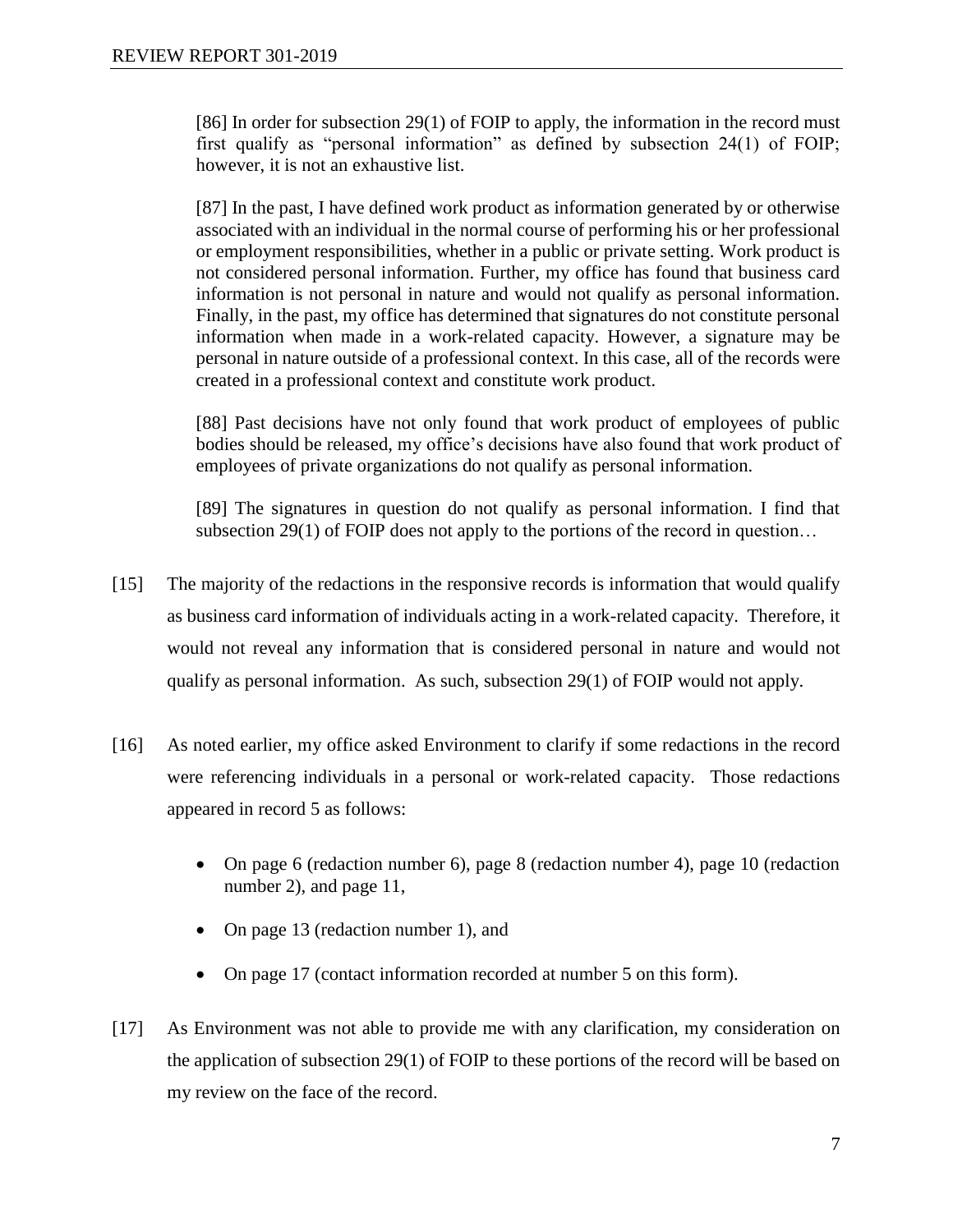- [18] For the redactions referred to above on pages 6, 8, 10 and 11 of record 5, this appears to relate to an individual in a personal capacity and contains references to their name and telephone number. Further, the release of the individual's name combined with other details already released could reveal information of a personal nature about the individual. I find that thisinformation would qualify as personal information and qualify for exemption under subsection 29(1) of FOIP.
- [19] For the redactions on page 13, the name of the individual would reveal an identifiable individual, but regardless of whether they are acting in a personal or work-related capacity, it does not appear the release of the name would reveal anything personal in nature. Therefore, I do not find it would qualify as personal information and would not qualify for exemption under subsection 29(1) of FOIP.
- [20] For the contact information redacted at number 5 on this form, it appears the form and individuals identified are acting in a work-related capacity; however, the form requested the home address of the individual identified. It is unclear if the telephone number recorded is a personal telephone number or a business telephone number for the individual. I find that the home address of the individual would qualify as personal information. If the telephone number recorded is a personal telephone number, this would also qualify as personal information. The individual's personal contact information would qualify for exemption under subsection 29(1) of FOIP.

#### *Professional seals/stamps*

- [21] There are two seals or stamps that were withheld by Environment in the responsive records. One appears to be the professional seal of an individual and the other is a professional stamp of an organization.
- [22] In my office's Investigation Report 043-2017, my office found that an engineer's professional seal did not qualify as personal information as follows: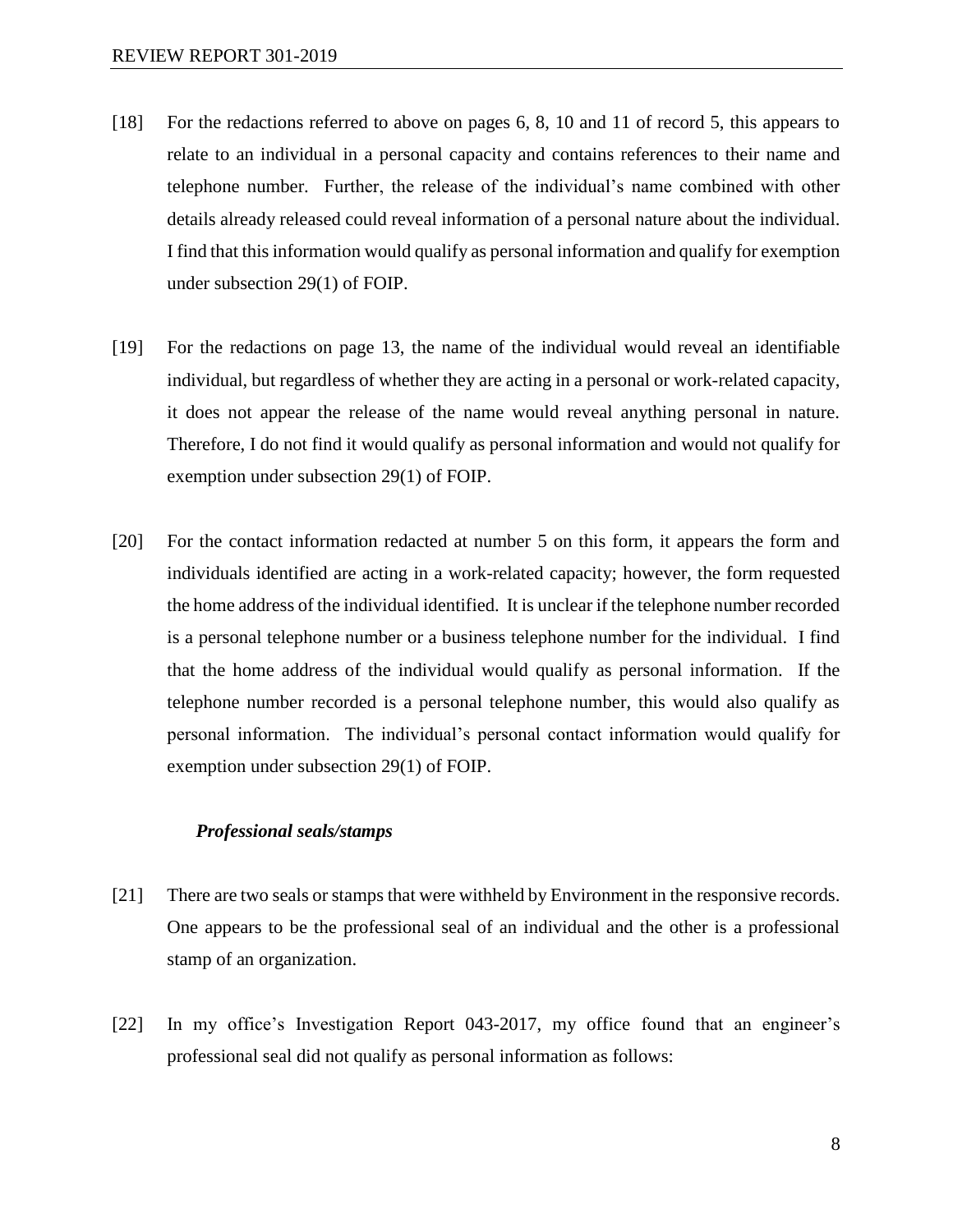[10] The Complainant submits that the professional seal qualifies as personal information as it is an identifying symbol and number pursuant to subsection 23(1)(d) of LA FOIP. He also submits that the entire application qualifies as his personal information.

[11] I will first address the professional seal. This seal is governed by the bylaws of The Association of Professional Engineers and Geoscientists of Saskatchewan (APEGS). It is a round seal that indicates that the professional is a Professional Engineer in Saskatchewan. It also bears the professional's name and association member number as well as the date that the document was stamped. APEGS' publication entitled *Authentication of Documents: Use of Profession Seals* states:

The seal constitutes the distinctive mark of the professional. It identifies work performed by, or under the direct supervision of a licensed professional. It assures the document's recipient that the work meets the standards expected of experienced professionals who take personal responsibility for their judgments and decisions. The seal is important because it is a visible commitment to the standards of the profession and signifies to the public that a particular professional has accepted responsibility for the document.

[12] By nature, the seal is meant to be a tool to signify to the public that a particular professional has accepted responsibility for the document to which it is affixed. As such, I do not find that it is personal in nature and does not qualify as personal information.

[23] Just as found in this report, these seals or stamps do not reveal any information that is personal in nature and do not qualify as personal information. As such, subsection 29(1) of FOIP does not apply.

# *Closing greeting and notation of attachments to the correspondence Calendar information that appears to have been recorded in error and crossed out*

- [24] None of the information recorded in these portions of the record appear to have any relation to identifiable individuals or contain any information that would be considered personal in nature. As such, subsection 29(1) of FOIP would not apply.
- [25] In summary, I find that subsection 29(1) of FOIP was appropriately applied to page 6 (redaction number 6), page 8 (redaction number 4), page 10 (redaction number 2), page 11 and page 17 (personal contact information recorded at number 5 on this form) of record 5.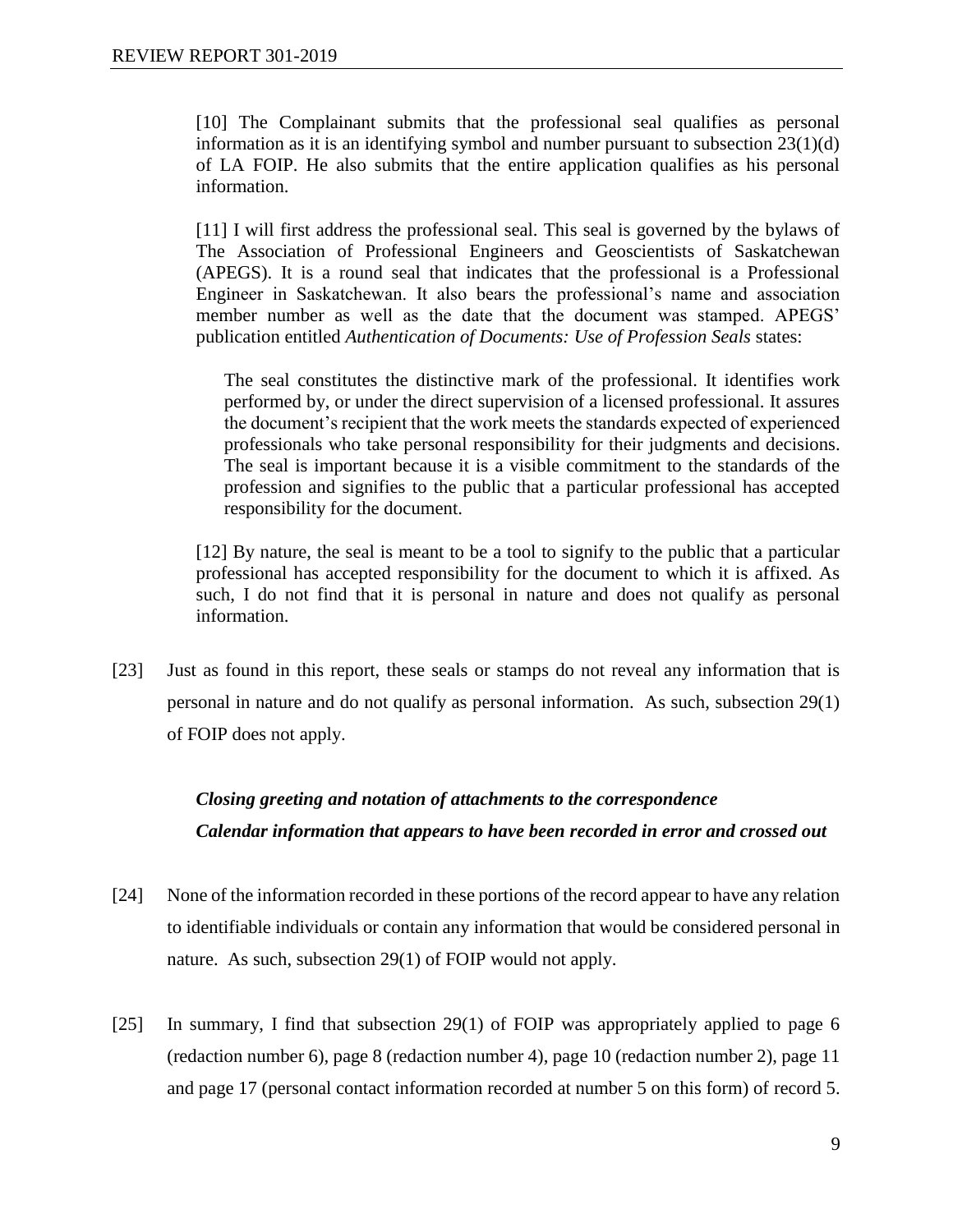- [26] I find that subsection 29(1) of FOIP was not appropriately applied to the remaining portion of the record.
- [27] I recommend that Environment continue to withhold page 6 (redaction number 6), page 8 (redaction number 4), page 10 (redaction number 2), page 11 and page 17 (personal contact information recorded at number 5 on this form) of record 5 pursuant to subsection 29(1) of FOIP.
- [28] I recommend Environment release the remaining portions of the withheld records where subsection 29(1) of FOIP was found not to have been properly applied.

#### **IV FINDINGS**

- [29] I find that subsection 29(1) of FOIP was appropriately applied to page 6 (redaction number 6), page 8 (redaction number 4), page 10 (redaction number 2), page 11 and page 17 (personal contact information recorded at number 5 on this form) of record 5.
- [30] I find that subsection 29(1) of FOIP was not appropriately applied to the remaining portion of the record.

### **V RECOMMENDATIONS**

- [31] I recommend that Environment continue to withhold page 6 (redaction number 6), page 8 (redaction number 4), page 10 (redaction number 2), page 11 and page 17 (personal contact information recorded at number 5 on this form) of record 5 pursuant to subsection 29(1) of FOIP.
- [32] I recommend Environment release the remaining portions of the withheld records where subsection 29(1) of FOIP was found not to have been properly applied.